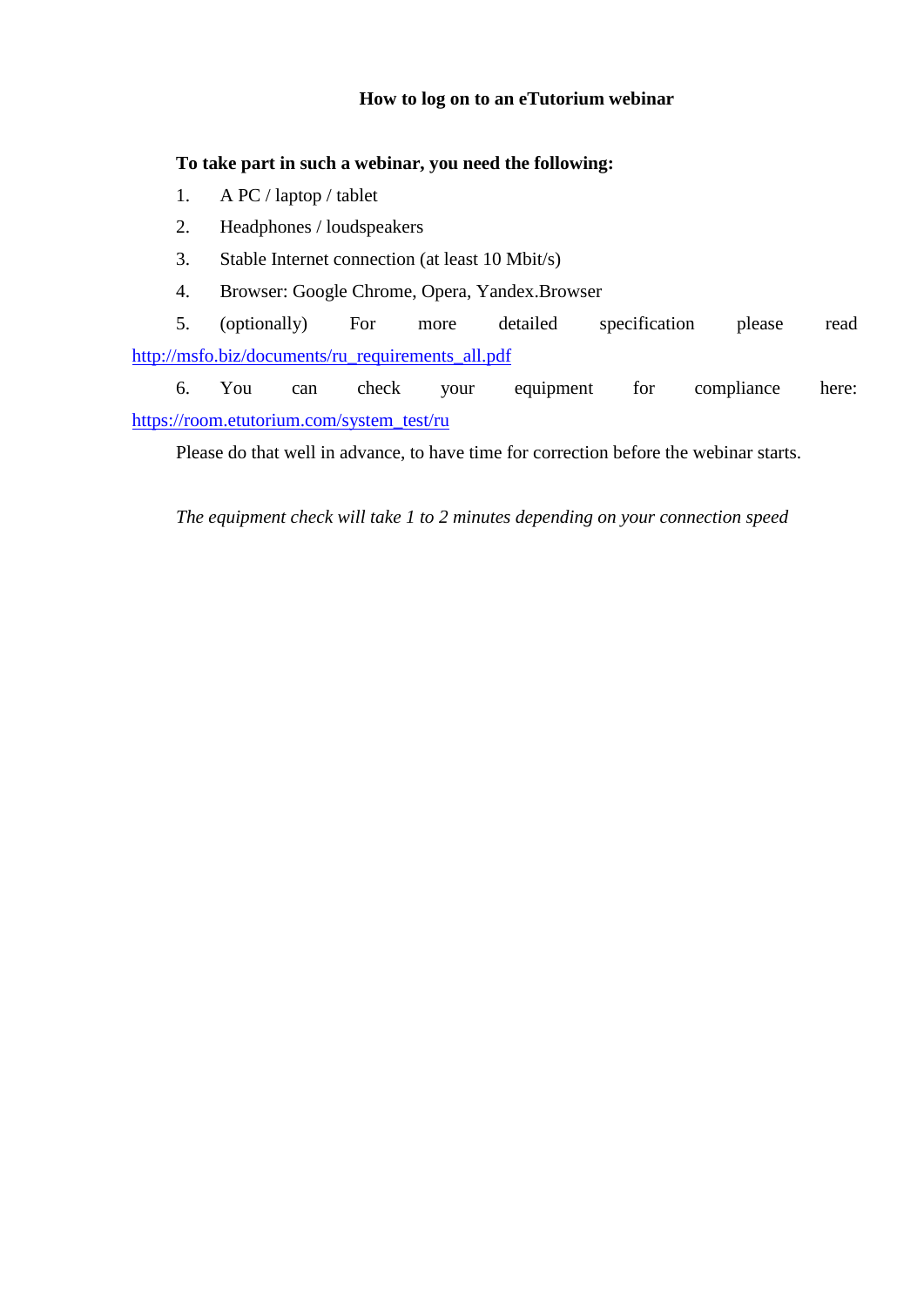## **What you will have to do:**

1. After following the link to take part in a series of webinars, you will proceed to a sign-up page;

2. You will have to fill in a registration form there:

2.1. To register, you will need to enter your E-mail. Via E-mail you will also receive a personal link to take part in the series of webinars;

2.2. First Name, Last Name – the way you will be displayed in the Chatroom during the webinar;

2.3. Other fields are required for a statistical analysis of the participants' data.

3. After filling in the required fields, please read the terms and conditions of the Privacy Agreement and, if you agree, tick Yes.

4. Press the Participate button;

5. You will see a message confirming your successful registration ;

6. In case you register in advance (more than 30 minutes before the webinar starts) – you may close this page;

7. In case you register just before the webinar, you will be redirected to the relevant webinar page;

8. Via E-mail you have specified during registration you will get a message titled "*You have successfully registered for the course* ". In this message, you will find: a web link you can click to take part in the course webinars; the course schedule; and a link you may follow to test your equipment.

9. When you enter the webinar page (not earlier than 30 minutes before it starts), you will see 3 areas:  $1 -$ an empty area (the speaker's image will be there);  $2 -$ a presentation area; 3 – a chatroom;

10. The chatroom is the only means of communication with the speaker and other participants in the webinar. You cannot turn on the audio, for the others to hear you.

11. In case you want to ask the speaker an important question (not related to any technical aspect of the webinar), there is a "?" icon next to the textbox. If you click this icon, your question will be specially marked in the chat.

*It will take about one minute to register for a series of webinars.*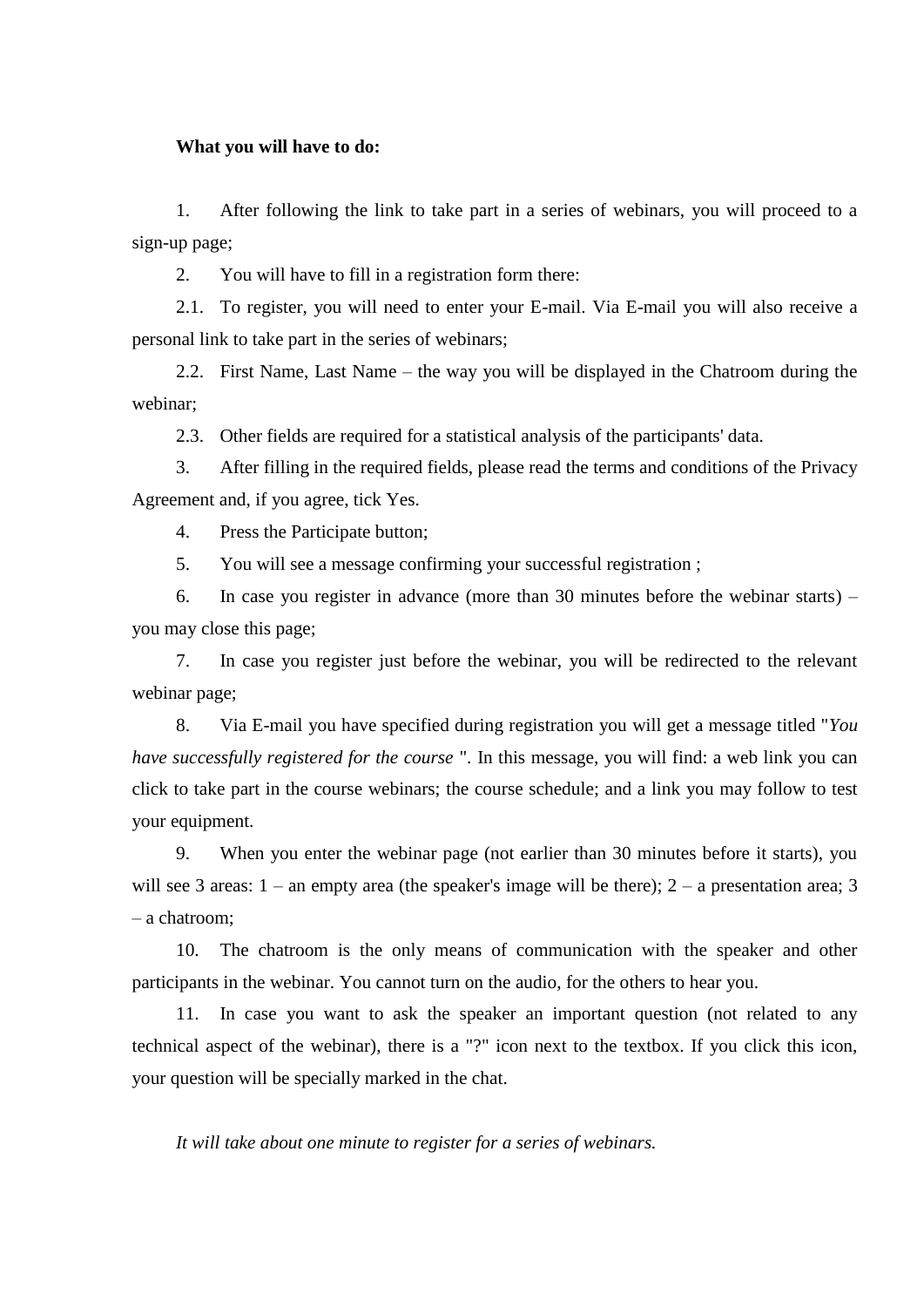## **Potential problems:**

1. I did not receive any e-mail message after registering. What am I to do? *Check the SPAM folder in the mailbox you have specified.*

2. When I follow the link, I see the "Webinar is starting" message but nothing else happens.

*Please try another recommended browser.*

3. I have entered the webinar page but see nothing on it.

*The webinar materials, especially presentations, may be changed and uploaded right before the webinar. So please have patience to wait. The speaker's webcam will be switched on only when the webinar starts.*

4. The webinar has started but I cannot see anything.

 *Try to refresh the webinar page (F5). Sometimes, due to a different Internet speed, minor faults may take place;*

*Try another recommended browser*

5. Everyone in the chatroom report they have no problems but I do not see/hear anything.

 *Try to refresh the webinar page. Sometimes, due to a different Internet speed, minor faults may take place;*

*Try another recommended browser*

6. I pressed the refresh button many times – yet nothing happens. What am I to do?

*Try to close down all tabs that may influence your Internet connection speed;*

Wait a bit. In the beginning of a webinar and when all participants type in the *chatroom simultaneously, the website load significantly increases, so audio delay may be observed.*

*Try another recommended browser;*

*Try to connect using a wire, not Wi-Fi.*